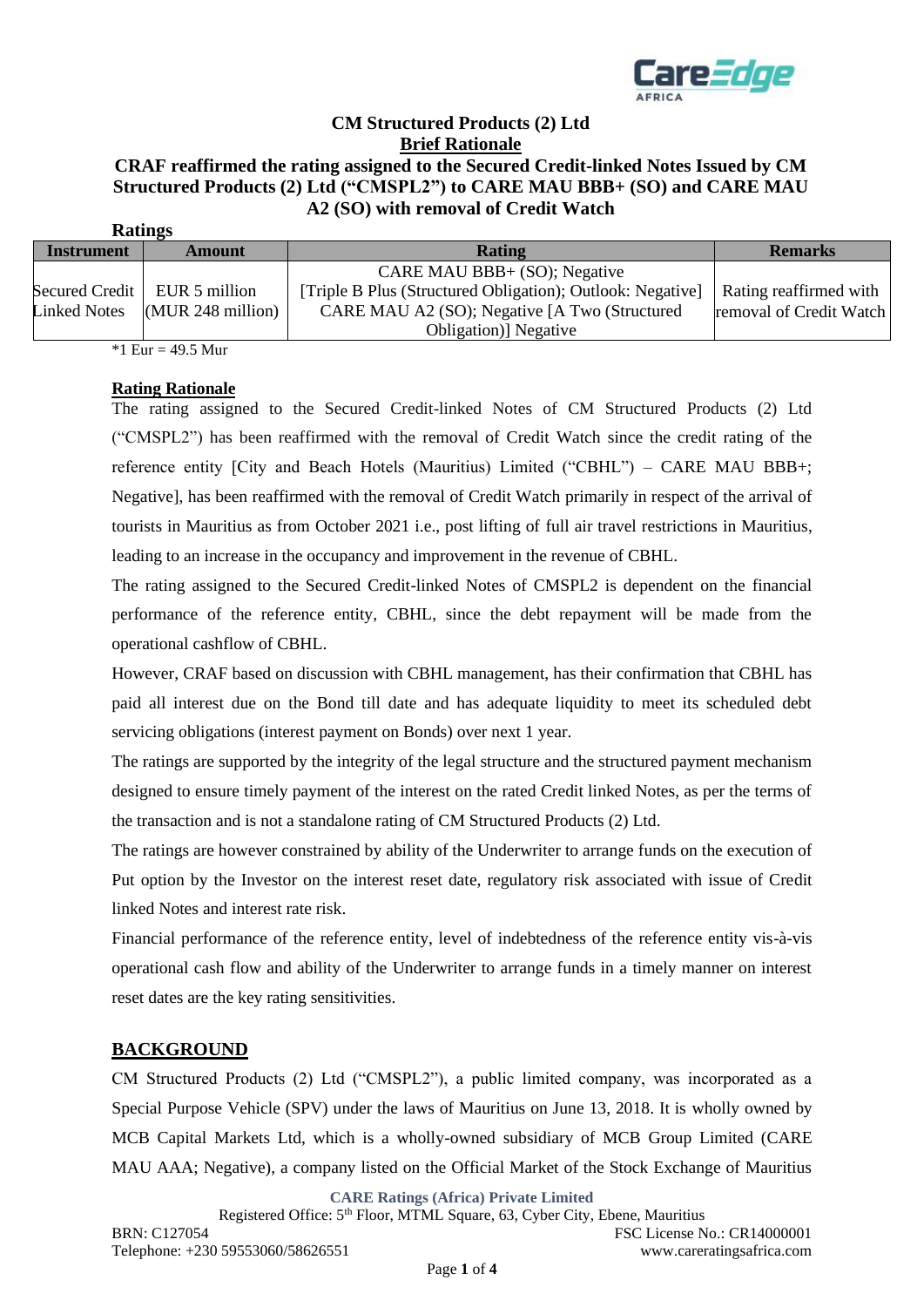

(SEM). The Mauritius Commercial Bank Limited (wholly owned subsidiary of MCB group) is rated CARE MAU AAA (IS); Negative.

CMSPL2 was incorporated with a capital of Mur 10,000 (1,000 Class A Shares issued at MUR 10 each), fully subscribed by MCB Capital Markets Ltd. On the date of issue of CLN, MCB Capital Markets Ltd. have infused equity of EUR 375,000 (subscribing to 375 Class B Shares at a price of EUR 1,000 each) for the purpose of credit enhancement of the CLN. The broad structure of the issued credit link notes is as under:



- *Raised through a private placement*
- *Investors benefit from an interest income relating to the risk of the loan*

CMSPL2 raised EUR 5 million (Mur 248 million), from the issue of the CLNs, to subscribe to the Bond issue of City and Beach Hotels (Mauritius) Limited (rated CARE MAU BBB+; Negative) owning the hotel property of La Pirogue ("CBHL" or "The Reference Entity").

CMSPL2 will issue additional Notes up to a maximum amount of Euro 50 million and once CMSPL2 decides to issue fresh CLNs and invest the proceeds in new Reference entities, CMSPL2 will approach CRAF with a fresh undertaking for similar amount from MCB Stockbrokers and credit enhancement and CRAF will review the assigned ratings.

CMSPL2's sponsor (MCB Capital Markets Ltd) credit-enhanced the Notes by EUR 375,000 (7.5% of the total CLN issue). This amount shall be used as a first-loss cash-collateralized guarantee and is held in an account at any Bank duly authorised to carry out banking business in Mauritius by the Bank of Mauritius or any licensed deposit taking institution in Mauritius or be invested in sovereign securities with a credit rating at least equivalent to that of Mauritius at the time of the investment.

CMSPL2 shall continuously issue notes whose Interest rate can be reset on every review date |& will be notified to the Note holders through the Circular Notice. The interest rate for the first spread period was 2.25% p.a. As per the circular notice dated December 28, 2021, interest rate for the next spread (i.e., from January 13, 2022 to April 13, 2022 will be 2.20% p.a.). A Review Date shall always fall on

**CARE Ratings (Africa) Private Limited**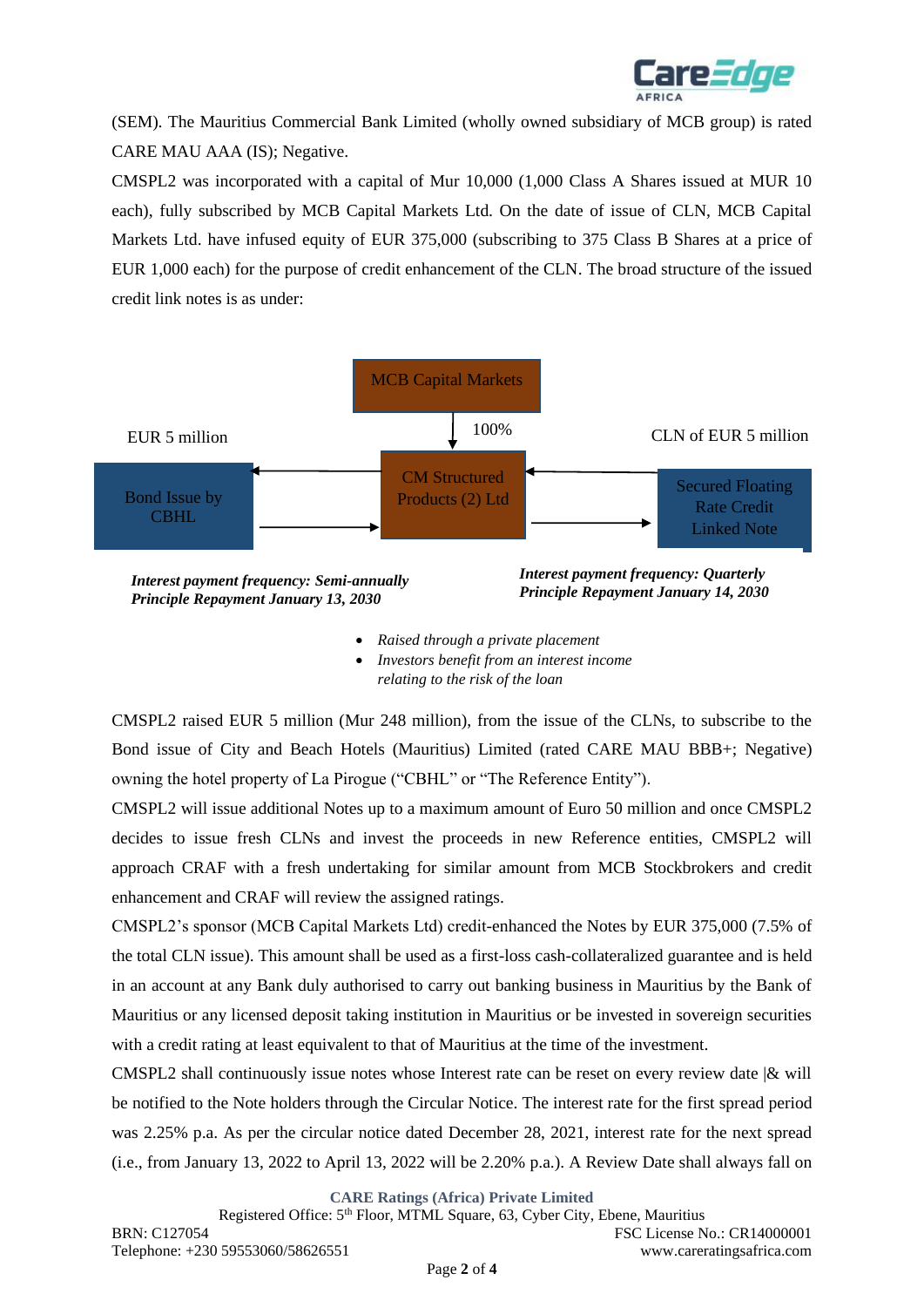

an Interest Payment Date with the next Review Date falling no later than as specified in the Circular Notice. Any amendment to a Review Date shall be specified in the Circular Notice issued prior to such Review Date.

Bond issue by City and Beach Hotels (Mauritius) Limited [EUR 5 million due for redemption on 13 January 2030] is for a period of 10 years. CBHL will be paying semi-annual interest to CMSPL2 and CMSPL2 will be paying quarterly interest to its noteholders.

The Note holder shall have the right, upon receipt of the Circular Notice, to request and compel the Issuer to redeem, purchase or arrange for the purchase of, the whole or part of its Notes ("Put Option") on the Review Date.

MCB Stockbrokers Ltd. has provided a shortfall undertaking to CMSPL 2. As per the undertaking in the event of the exercise of the Put Option by a note holder (Existing Investor) in accordance with the terms of the LP, the underwriter shall purchase, and/or cause for the purchase of, all notes in respect of which a Put Option has been exercised. The underwriter shall pay the Put Proceeds to each Existing Investor on the Transfer date.

Accordingly, CRAF has also analysed the ability of MCB Stockbrokers Ltd. and MCB Capital Markets Ltd., to arrange for EUR 5 million (Mur 248 million) of debt on the Interest Reset Dates.

**MCB Stockbrokers Ltd.** are 100% subsidiary of MCB Capital markets and step-down subsidiary of MCB Group Limited. The company was established in 1989 and is a founding member of the Stock Exchange of Mauritius (SEM). Licensed and regulated by the Financial Services Commission (FSC) of Mauritius, MCB Stockbrokers Ltd is one of the leading stock-broking companies of Mauritius, offering a range of services to local, foreign, retail as well as institutional clients.

MCB Stockbrokers Ltd has provided an undertaking that it is able to leverage its access to a variety of readily available sources of finance within MCB Capital Markets Ltd and MCB Group Ltd should a significant portion of the underwriting risks materialize.

#### **Disclaimer**

CARE Ratings (Africa) Private Limited ("CRAF")'s ratings are opinions on the likelihood of timely payment of the obligations under the rated instrument and are not recommendations to sanction, renew, disburse or recall the concerned bank facilities or to buy, sell or hold any security. CRAF's ratings do not convey suitability or price for the investor. CRAF's ratings do not constitute an audit on the rated entity. CRAF has based its ratings/outlooks on information obtained from sources believed by it to be accurate and reliable. CRAF does not, however, guarantee the accuracy, adequacy or completeness of any information and is not responsible for any errors or omissions or for the results obtained from the use of such information. Most entities whose bank facilities/instruments are rated by CRAF have paid a credit rating fee, based on the amount and type of bank facilities/instruments. CRAF may also have other commercial transactions with the entity.

In case of partnership/proprietary concerns, the rating /outlook assigned by CRAF is, inter-alia, based on the capital deployed by the partners/proprietor and the financial strength of the firm at present. The rating/outlook may undergo change in case of withdrawal of capital or the unsecured loans brought in by the partners/proprietor in addition to the financial performance and other relevant factors. CRAF is not responsible for any errors and states that it has no financial liability whatsoever to the users of CRAF's rating.

CRAF's ratings do not factor in any rating related trigger clauses as per the terms of the facility/instrument, which may involve acceleration of payments in case of rating downgrades. However, if any such clauses are introduced and if triggered, the ratings may see volatility and sharp downgrades.